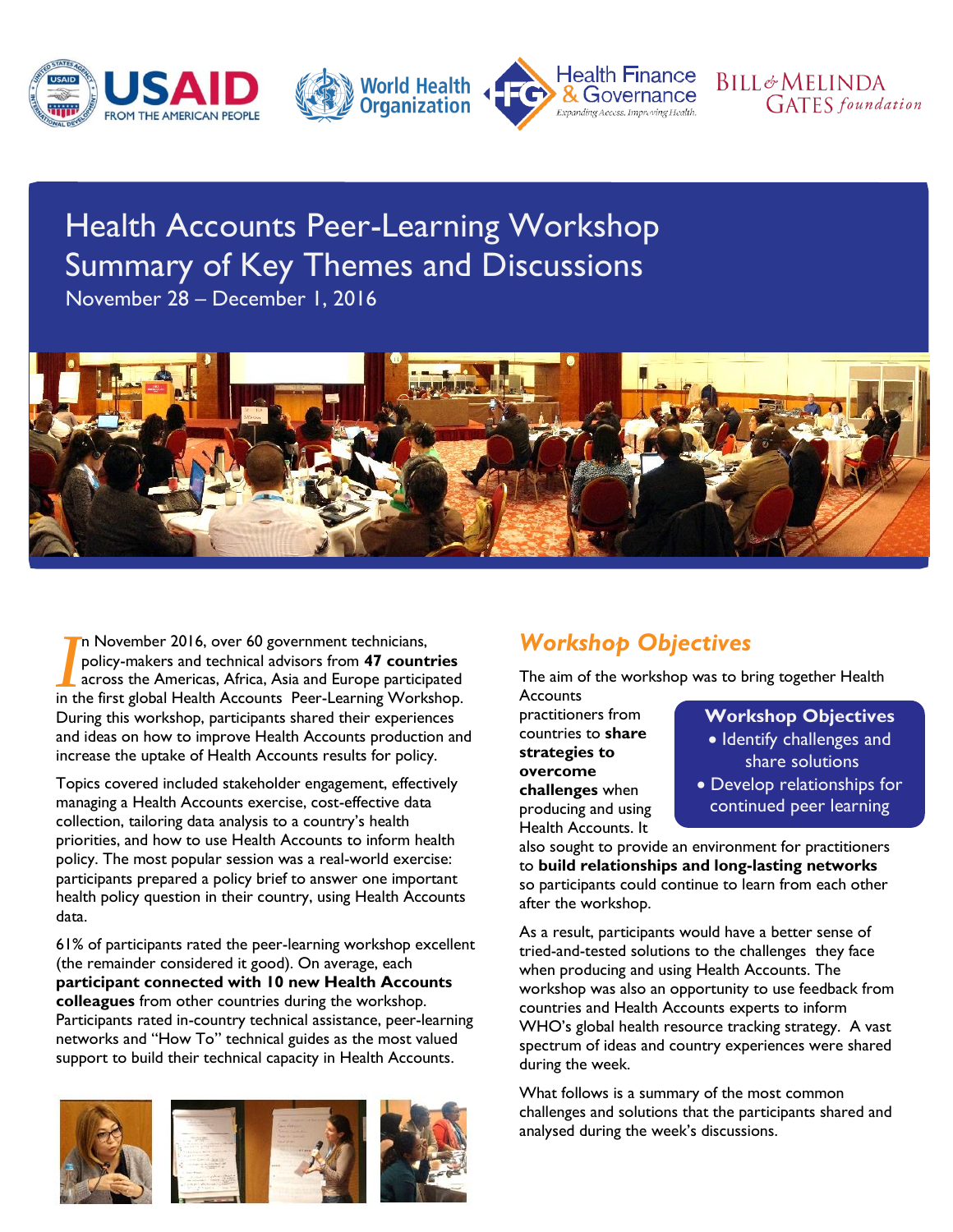# *Theme 1: Planning Effectively for a Health Accounts Exercise*

Many participants agreed that a key first step to ensure that the Health Accounts production process is as smooth as possible is to create a **plan of action** and **ensure all necessary resources** (funding, staff, equipment, data) **are available** before countries start the production.



## **Challenges**

Comparing their different countries' experiences, participants identified three common obstacles to effectively plan and manage the Health Accounts process:

- **Lack of commitment** and/or buy-in of the Health Accounts process by influential stakeholders such as Ministries of Health (MOH) and Finance (MOF) or data providers.
- **Insufficient resources** e.g. insufficient funding or staff time allocated to complete the Health Accounts process.
- Health Accounts process **out-of-sync** with the country's strategic health plan and general planning/ budgeting cycle.

In looking for solutions to these issues, participants agreed that Health Accounts teams should consider:

- Prioritizing the policy questions that the Health Accounts will help to answer.
- How can the process of producing the Health Accounts be modified to align with stakeholders' interests and secure their buy-in?
- What resources (staff, money, materials) need to be in place in order to produce the Health Accounts and who could help secure these resources?

## Solutions

A key solution identified by many countries is to **build alliances with key stakeholders early** on in the process e.g. decisionmakers and promoters in



government (MOF, MOH, politicians), central statistics offices (including national accountants) and supporters of the Health Accounts (academics, development partners). It is also important to inform stakeholders who may be less involved in the Health Accounts process, but who benefit from Health Accounts data, such as civil society.

The Health Accounts team should make sure that the **Health Accounts aligns with policy-makers'** and other stakeholders' **needs and priorities**, while adhering to priorities outlined in the country's health agenda. Even if doing so demands more overarching expenditure reporting that conflicts with donors' preferences of more detailed data. Countries further highlighted the benefit of keeping **open and regular channels of communication,** especially with more pro- Health Accounts stakeholders who will naturally promote the Health Accounts. Advocating for Health Accounts with politicians, central statistics offices (CSOs), MOH, MOF, academia and Health Accounts Steering Committees (SC) will bring long-term benefits.

Another key recommendation by country participants is to maintain **stability in the Health Accounts team** by securing consistent and sustainable funding and building the overall team's capacity (not just individual Health Accounts technicians). To minimize turnover and incentivize staff to stay in the Health Accounts team, participants reported appreciating non-financial incentives and rewards such as training, recognition, rotation of responsibilities.

Primary data collection, including human resource costs, were pinpointed as the main cost drivers in the Health Accounts process. To secure funding each year, some countries have split the Health Accounts budget into separate areas of special interest (e.g. maternal health,

HIV/AIDS data) that can each be funded by the organization(s) most interested in that area.

To save resources, data collection methods should be **integrated into existing data collection systems** in health as much as possible, automating the process where feasible. Stakeholders who are



data providers could also contribute in kind: for example**,**  umbrella organizations representing insurance firms or NGOs could help to collect spending data on behalf of the Health Accounts team.





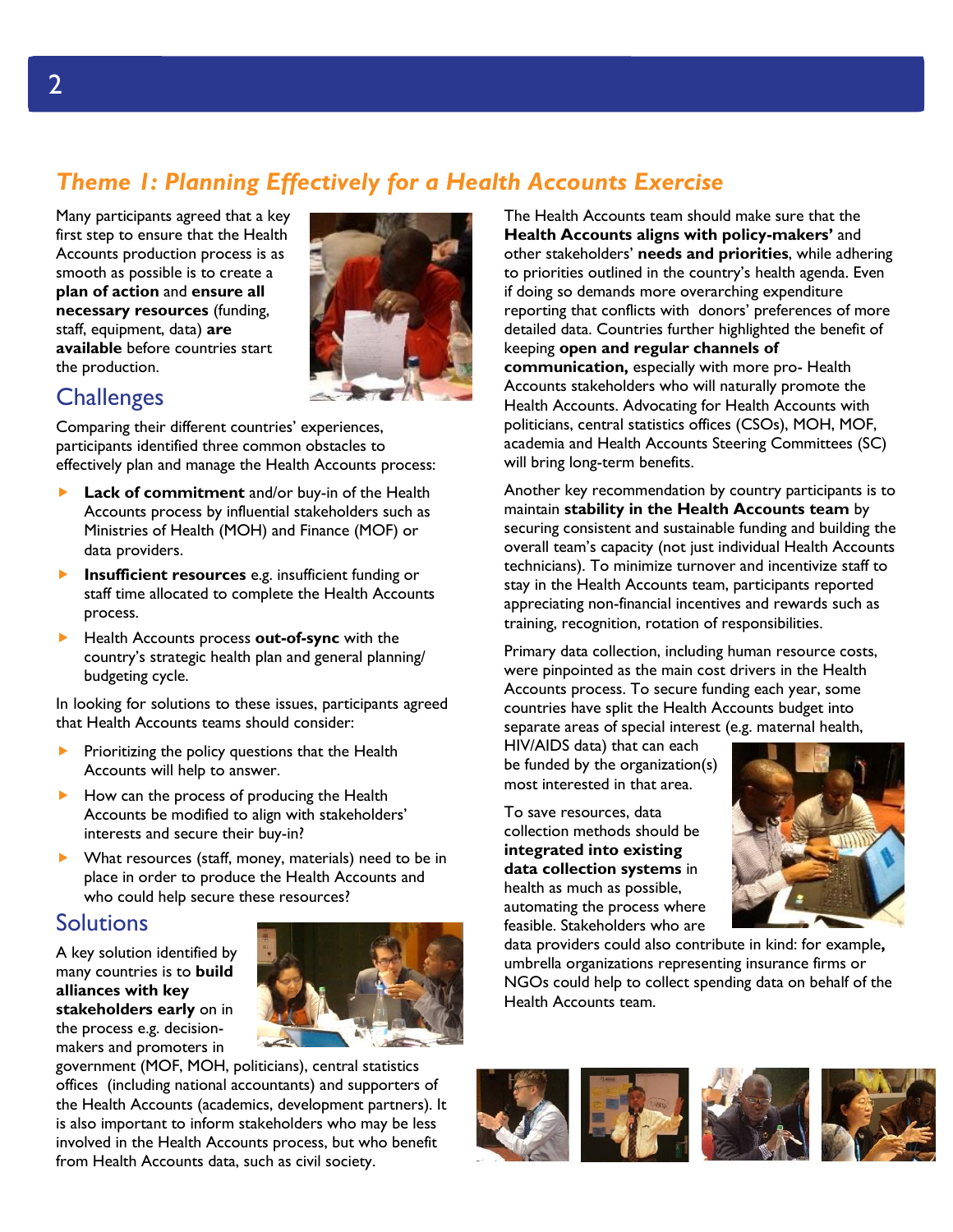## *Theme 2: Producing Health Accounts*

All country participants expressed the desire to institutionalize Health Accounts to ensure regular and timely production of data. To do so, they recommended that the Health Accounts production process must be more cost-effective.

## **Challenges**

The challenges faced by Health Accounts teams often grounded in **limited buy-in and cooperation from data providers**, especially in the private sector, or limited and/or poor quality existing data.

During health-system shocks such as the recent Ebola outbreak or hurricane Matthew in Haiti, **parallel financial management systems** and a lack of in-depth reporting on spending exacerbated data collection challenges even further.

Participants emphasized a number of key questions that Health Accounts teams should consider when approaching such obstacles;

- How can teams maximise the use of existing data systems to capture health spending?
- Why are data providers not reporting expenditure data requested? Have the benefits of Health Accounts and their role been effectively communicated?
- ▶ What type of analysis of Health Accounts data can most effectively inform policy and what data is needed for this analysis?

## Solutions

Every country's experience and particular set of challenges is different, but the discussions at the workshop underscored three key prerequisites for a successful production of Health Accounts data:

**Ensure a multi-disciplinary** 

**right skills and knowledge.** 



Make sure the Health Accounts team is fully trained on SHA 2011 and that it includes diverse expertise and insights (accounting, statistics, medicine, policy).



**Obtain buy-in from stakeholders**. Show data providers, regulators, policy makers and other stakeholders the importance of the data they provide and the role they play in producing accurate Health Accounts.

**Streamline data collection.** Identify what data you need for health policy analysis. Use existing country data collection systems to collect Health Accounts data wherever possible to save time and resources (e.g. regular monitoring and evaluation reports, incorporating health spending questions into surveys such as the Demographic and Health Survey (DHS), collecting spending by public, private and NGO providers through the routine health information systems). Not all organizations structure their data systems to align with the Health Accounts; to improve response rates, participants used providers' existing data reports instead of asking them to fill in new templates.

Participants underscored that **data should be audited, complete, and triangulated** with spending and nonspending data (utilization records, costing information) from national and international sources. For public spending, countries used both MOF and MOH records: MOF can provide audited data and MOH can provided data that is more disaggregated. **Data validation** by the data providers themselves will help to maintain the quality of the Health Accounts.

To incentivize data providers to submit requested data on time and regularly, reporting could be linked to licensing or made **mandatory** through law. Many Health Accounts teams have developed good working relationships with, and obtain data directly from, local Chambers of Commerce, umbrella organizations that represent NGOs or insurance companies, and community-based health insurance associations.

Participants expressed the need to identify effective contact persons who are responsive and can influence the data providers (such as the Chair of an organization or, a care provider's Board of Directors).

> Make use of existing data reporting systems where possible.

> Simplify data collection as much as possible for the data provider to encourage them to respond.